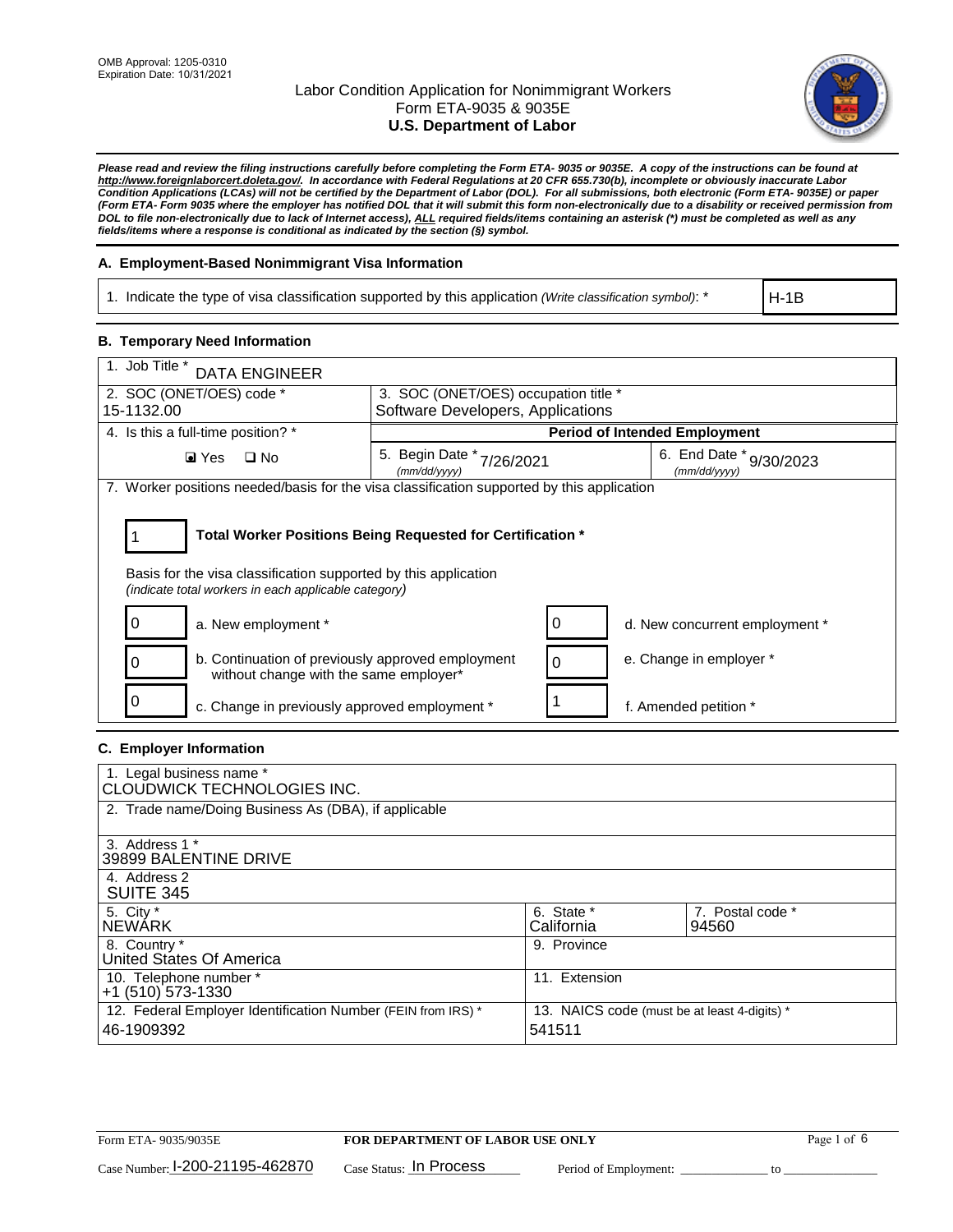

## **D. Employer Point of Contact Information**

**Important Note**: The information contained in this Section must be that of an employee of the employer who is authorized to act on behalf of the employer in labor certification matters. The information in this Section must be different from the agent or attorney information listed in Section E, unless the attorney is an employee of the employer.

| 1. Contact's last (family) name *                   | 2. First (given) name * |                          | 3. Middle name(s)         |
|-----------------------------------------------------|-------------------------|--------------------------|---------------------------|
| <b>CHHABRA</b>                                      | <b>MANINDER</b>         |                          | <b>SINGH</b>              |
| 4. Contact's job title *<br>CHIEF EXECUTIVE OFFICER |                         |                          |                           |
| 5. Address 1 *<br>39899 BALENTINE DRIVE             |                         |                          |                           |
| 6. Address 2<br><b>SUITE 345</b>                    |                         |                          |                           |
| 7. City *<br><b>NEWÁRK</b>                          |                         | 8. State *<br>California | 9. Postal code *<br>94560 |
| 10. Country *<br>United States Of America           |                         | 11. Province             |                           |
| 12. Telephone number *                              | Extension<br>13.        | 14. E-Mail address       |                           |
| +1 (510) 573-1330                                   |                         | MANI@CLOUDWICK.COM       |                           |

## **E. Attorney or Agent Information (If applicable)**

**Important Note**: The employer authorizes the attorney or agent identified in this section to act on its behalf in connection with the filing of this application.

| 1. Is the employer represented by an attorney or agent in the filing of this application? *<br>If "Yes," complete the remainder of Section E below. |  |                 |                                            |                          | $\blacksquare$ Yes<br>$\square$ No |                                                      |
|-----------------------------------------------------------------------------------------------------------------------------------------------------|--|-----------------|--------------------------------------------|--------------------------|------------------------------------|------------------------------------------------------|
| 3. First (given) name $\S$<br>2. Attorney or Agent's last (family) name §                                                                           |  |                 |                                            | 4. Middle name(s)        |                                    |                                                      |
| AHLUWALIA                                                                                                                                           |  | <b>INDERJIT</b> |                                            |                          | <b>SINGH</b>                       |                                                      |
| 5. Address 1 §<br>1871 THE ALAMEDA                                                                                                                  |  |                 |                                            |                          |                                    |                                                      |
| 6. Address 2<br>SUITE 333                                                                                                                           |  |                 |                                            |                          |                                    |                                                      |
| 7. City §<br>SAN JOSE                                                                                                                               |  |                 | 8. State §<br>California                   |                          | 95126                              | 9. Postal code §                                     |
| 10. Country §<br>United States Of America                                                                                                           |  |                 | 11. Province                               |                          |                                    |                                                      |
| 12. Telephone number §                                                                                                                              |  | 13. Extension   |                                            | 14. E-Mail address       |                                    |                                                      |
| +1 (408) 981-7696                                                                                                                                   |  |                 |                                            | INDER@AHLUWALIA-FIRM.COM |                                    |                                                      |
| 15. Law firm/Business name §                                                                                                                        |  |                 |                                            |                          | 16. Law firm/Business FEIN §       |                                                      |
| THE AHLUWALIA FIRM                                                                                                                                  |  |                 |                                            | 26-2910905               |                                    |                                                      |
| 17. State Bar number (only if attorney) §                                                                                                           |  |                 |                                            |                          |                                    | 18. State of highest court where attorney is in good |
| 26168                                                                                                                                               |  |                 | standing (only if attorney) §<br>Tennessee |                          |                                    |                                                      |
| 19. Name of the highest State court where attorney is in good standing (only if attorney) §                                                         |  |                 |                                            |                          |                                    |                                                      |
| TENNESSEE SUPREME COURT                                                                                                                             |  |                 |                                            |                          |                                    |                                                      |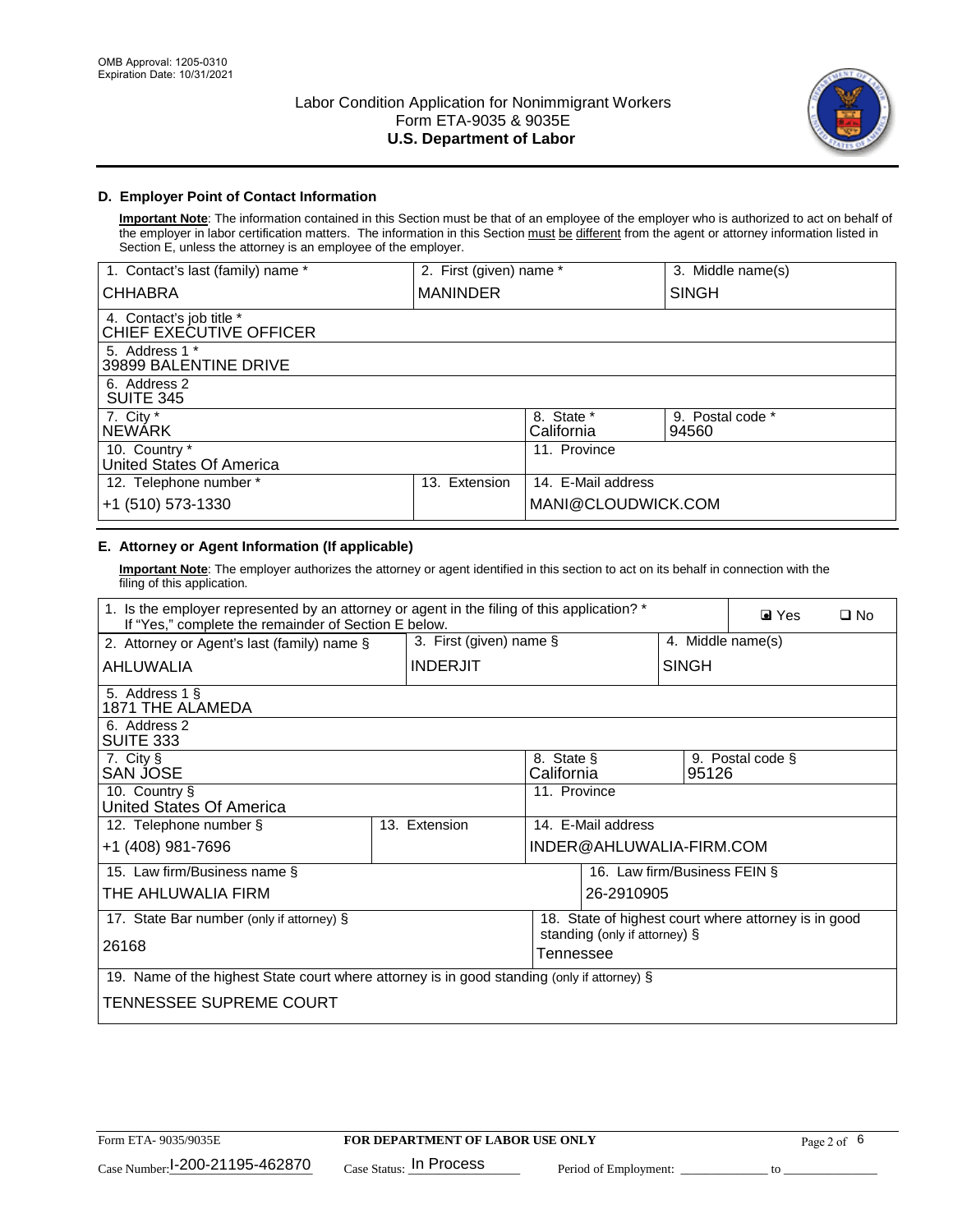

#### **F. Employment and Wage Information**

**Important Note**: The employer must define the intended place(s) of employment with as much geographic specificity as possible. Each intended place(s) of employment listed below must be the worksite or physical location where the work will actually be performed and cannot be a P.O. Box. The employer must identify all intended places of employment, including those of short duration, on the LCA. 20 CFR 655.730(c)(5). If the employer is submitting this form non-electronically and the work is expected to be performed in more than one location, an attachment must be submitted in order to complete this section. An employer has the option to use either a single Form ETA-9035/9035E or multiple forms to disclose all intended places of employment. If the employer has more than ten (10) intended places of employment at the time of filing this application, the employer must file as many additional LCAs as are necessary to list all intended places of employment. See the form instructions for further information about identifying all intended places of employment.

#### a.*Place of Employment Information* 1

| 1. Enter the estimated number of workers that will perform work at this place of employment under<br>the LCA.*                 | 1                                                                                                                                                     |  |                              |                      |                                           |  |  |
|--------------------------------------------------------------------------------------------------------------------------------|-------------------------------------------------------------------------------------------------------------------------------------------------------|--|------------------------------|----------------------|-------------------------------------------|--|--|
| 2. Indicate whether the worker(s) subject to this LCA will be placed with a secondary entity at this<br>place of employment. * |                                                                                                                                                       |  |                              |                      | $\blacksquare$ Yes<br>$\square$ No        |  |  |
|                                                                                                                                | 3. If "Yes" to question 2, provide the legal business name of the secondary entity. §                                                                 |  |                              |                      |                                           |  |  |
|                                                                                                                                | NIKE, INC.                                                                                                                                            |  |                              |                      |                                           |  |  |
|                                                                                                                                | 4. Address 1 *<br>20510 NW EVERGREEN PARKWAY                                                                                                          |  |                              |                      |                                           |  |  |
|                                                                                                                                | 5. Address 2                                                                                                                                          |  |                              |                      |                                           |  |  |
| 6. City $*$                                                                                                                    | <b>HILLSBORO</b>                                                                                                                                      |  | 7. County *<br>Washington    |                      |                                           |  |  |
| Oregon                                                                                                                         | 8. State/District/Territory *                                                                                                                         |  | 9. Postal code *<br>97124    |                      |                                           |  |  |
|                                                                                                                                | 10. Wage Rate Paid to Nonimmigrant Workers *                                                                                                          |  | 10a. Per: (Choose only one)* |                      |                                           |  |  |
|                                                                                                                                | From* \$129584 00 To: \$<br>150000 00                                                                                                                 |  |                              |                      | □ Hour □ Week □ Bi-Weekly □ Month ⊠ Year  |  |  |
|                                                                                                                                | 11. Prevailing Wage Rate *                                                                                                                            |  | 11a. Per: (Choose only one)* |                      |                                           |  |  |
|                                                                                                                                | 129584 00<br>$\mathbf{\$}$                                                                                                                            |  |                              |                      | □ Hour □ Week □ Bi-Weekly □ Month El Year |  |  |
| Questions 12-14. Identify the source used for the prevailing wage (PW) (check and fully complete only one): *                  |                                                                                                                                                       |  |                              |                      |                                           |  |  |
|                                                                                                                                | a. PWD tracking number §<br>A Prevailing Wage Determination (PWD) issued by the Department of Labor                                                   |  |                              |                      |                                           |  |  |
| 12.<br>$\Box$                                                                                                                  |                                                                                                                                                       |  |                              |                      |                                           |  |  |
| 13.                                                                                                                            | A PW obtained independently from the Occupational Employment Statistics (OES) Program                                                                 |  |                              |                      |                                           |  |  |
| $\boldsymbol{\mathsf{X}}$                                                                                                      | a. Wage Level (check one): §                                                                                                                          |  |                              | b. Source Year §     |                                           |  |  |
|                                                                                                                                | <b>X</b> IV<br>□⊪<br>$\square$ $\square$<br>$\Box$ N/A<br>□⊥                                                                                          |  |                              | 7/1/2021 - 6/30/2022 |                                           |  |  |
| 14.                                                                                                                            | A PW obtained using another legitimate source (other than OES) or an independent authoritative source                                                 |  |                              |                      |                                           |  |  |
|                                                                                                                                | a. Source Type (check one): §<br>$\Box$ CBA<br>$\Box$ DBA                                                                                             |  |                              | b. Source Year §     |                                           |  |  |
|                                                                                                                                | $\square$ SCA<br>$\Box$ Other/ PW Survey<br>c. If responded "Other/ PW Survey" in question 14.a, enter the name of the survey producer or publisher § |  |                              |                      |                                           |  |  |
|                                                                                                                                |                                                                                                                                                       |  |                              |                      |                                           |  |  |
|                                                                                                                                | d. If responded "Other/ PW Survey" in question 14.a, enter the title or name of the PW survey §                                                       |  |                              |                      |                                           |  |  |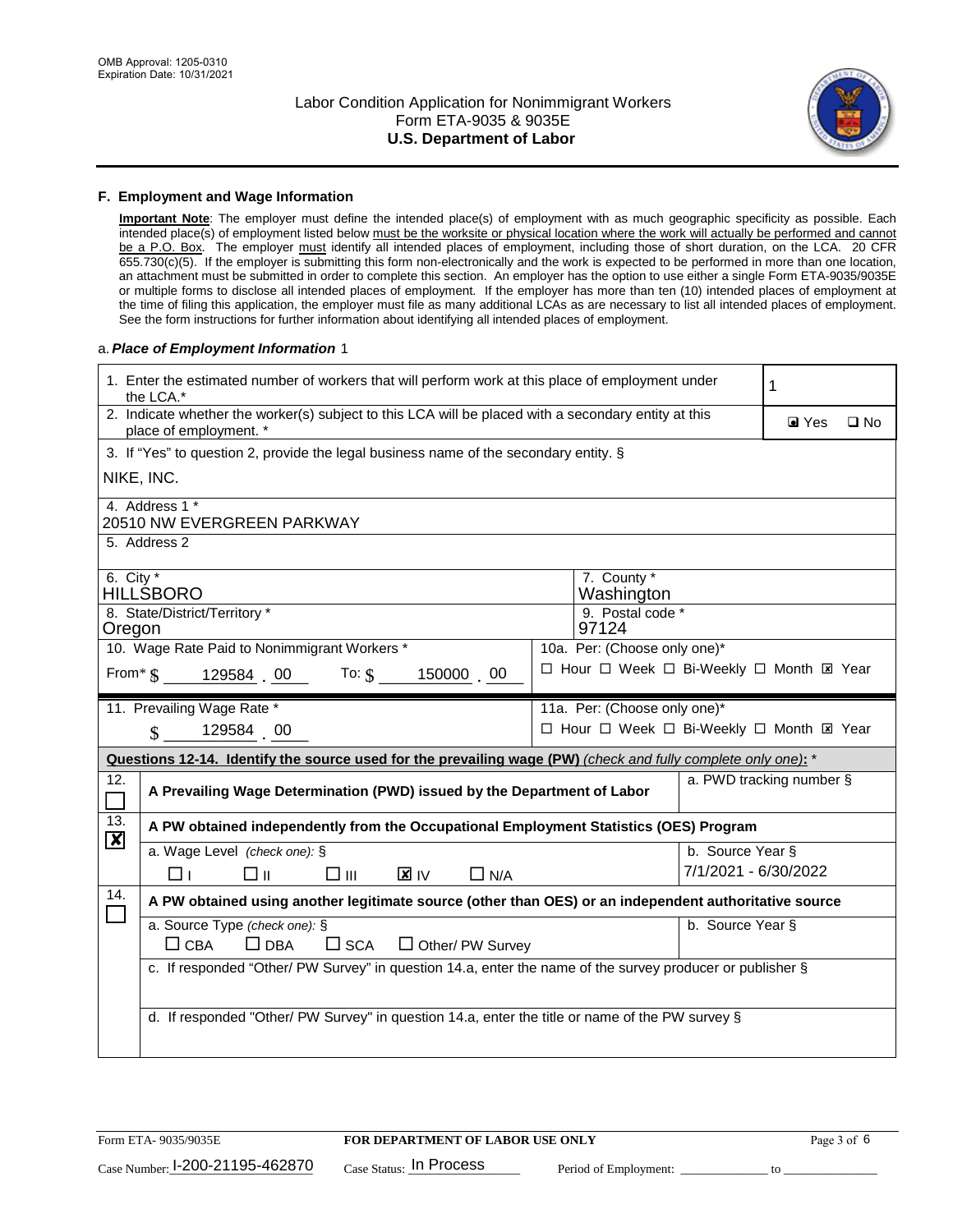

## **G. Employer Labor Condition Statements**

! *Important Note:* In order for your application to be processed, you MUST read Section G of the Form ETA-9035CP - General Instructions for the 9035 & 9035E under the heading "Employer Labor Condition Statements" and agree to all four (4) labor condition statements summarized below:

- (1) **Wages:** The employer shall pay nonimmigrant workers at least the prevailing wage or the employer's actual wage, whichever is higher, and pay for non-productive time. The employer shall offer nonimmigrant workers benefits and eligibility for benefits provided as compensation for services on the same basis as the employer offers to U.S. workers. The employer shall not make deductions to recoup a business expense(s) of the employer including attorney fees and other costs connected to the performance of H-1B, H-1B1, or E-3 program functions which are required to be performed by the employer. This includes expenses related to the preparation and filing of this LCA and related visa petition information. 20 CFR 655.731;
- (2) **Working Conditions:** The employer shall provide working conditions for nonimmigrants which will not adversely affect the working conditions of workers similarly employed. The employer's obligation regarding working conditions shall extend for the duration of the validity period of the certified LCA or the period during which the worker(s) working pursuant to this LCA is employed by the employer, whichever is longer. 20 CFR 655.732;
- (3) **Strike, Lockout, or Work Stoppage:** At the time of filing this LCA, the employer is not involved in a strike, lockout, or work stoppage in the course of a labor dispute in the occupational classification in the area(s) of intended employment. The employer will notify the Department of Labor within 3 days of the occurrence of a strike or lockout in the occupation, and in that event the LCA will not be used to support a petition filing with the U.S. Citizenship and Immigration Services (USCIS) until the DOL Employment and Training Administration (ETA) determines that the strike or lockout has ended. 20 CFR 655.733; and
- (4) **Notice:** Notice of the LCA filing was provided no more than 30 days before the filing of this LCA or will be provided on the day this LCA is filed to the bargaining representative in the occupation and area of intended employment, or if there is no bargaining representative, to workers in the occupation at the place(s) of employment either by electronic or physical posting. This notice was or will be posted for a total period of 10 days, except that if employees are provided individual direct notice by e-mail, notification need only be given once. A copy of the notice documentation will be maintained in the employer's public access file. A copy of this LCA will be provided to each nonimmigrant worker employed pursuant to the LCA. The employer shall, no later than the date the worker(s) report to work at the place(s) of employment, provide a signed copy of the certified LCA to the worker(s) working pursuant to this LCA. 20 CFR 655.734.

1. **I have read and agree to** Labor Condition Statements 1, 2, 3, and 4 above and as fully explained in Section G of the Form ETA-9035CP – General Instructions for the 9035 & 9035E and the Department's regulations at 20 CFR 655 Subpart H. \*

**O** Yes **D** No

### **H. Additional Employer Labor Condition Statements –H-1B Employers ONLY**

!**Important Note***:* In order for your H-1B application to be processed, you MUST read Section H – Subsection 1 of the Form ETA 9035CP – General Instructions for the 9035 & 9035E under the heading "Additional Employer Labor Condition Statements" and answer the questions below.

#### *a. Subsection 1*

| 1. At the time of filing this LCA, is the employer H-1B dependent? §                                                                                                                                                                                                   |  |  | $\square$ No |                    |
|------------------------------------------------------------------------------------------------------------------------------------------------------------------------------------------------------------------------------------------------------------------------|--|--|--------------|--------------------|
| 2. At the time of filing this LCA, is the employer a willful violator? $\S$                                                                                                                                                                                            |  |  | <b>E</b> INo |                    |
| 3. If "Yes" is marked in questions H.1 and/or H.2, you must answer "Yes" or "No" regarding<br>whether the employer will use this application ONLY to support H-1B petitions or extensions of<br>status for exempt H-1B nonimmigrant workers? §                         |  |  | $\Box$ No    |                    |
| 4. If "Yes" is marked in question H.3, identify the statutory basis for the<br>$\Box$ \$60,000 or higher annual wage<br>exemption of the H-1B nonimmigrant workers associated with this<br>□ Master's Degree or higher in related specialty<br><b>⊠</b> Both<br>LCA. § |  |  |              |                    |
| H-1B Dependent or Willful Violator Employers -Master's Degree or Higher Exemptions ONLY                                                                                                                                                                                |  |  |              |                    |
| 5. Indicate whether a completed Appendix A is attached to this LCA covering any H-1B<br>nonimmigrant worker for whom the statutory exemption will be based <b>ONLY</b> on attainment of a<br>Master's Degree or higher in related specialty. §                         |  |  | ⊡ No         | $\blacksquare$ N/A |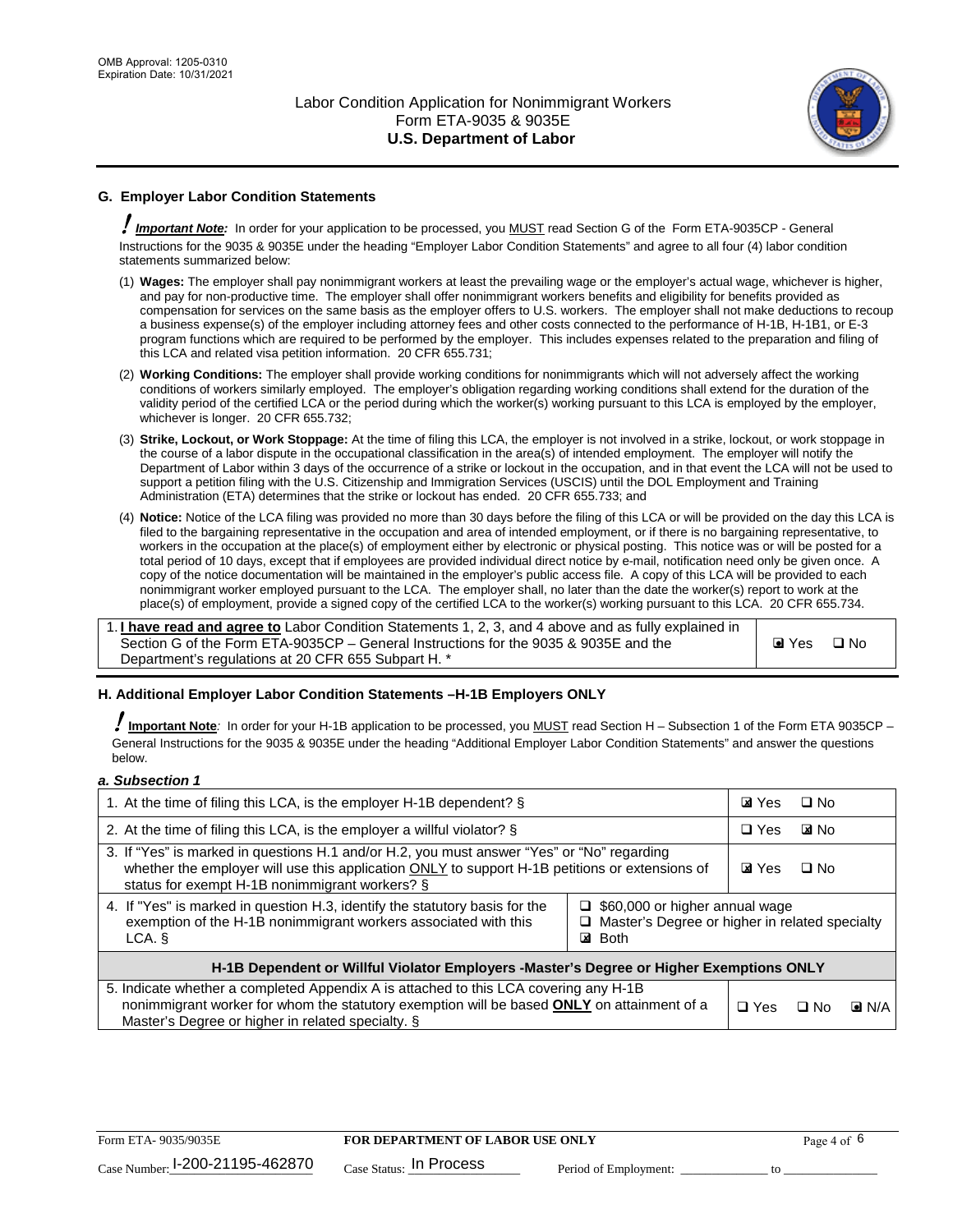

**If you marked "Yes" to questions H.a.1 (H-1B dependent) and/or H.a.2 (H-1B willful violator) and "No" to question H.a.3 (exempt H-1B nonimmigrant workers), you MUST read Section H – Subsection 2 of the Form ETA 9035CP – General Instructions for the 9035 & 9035E under the heading "Additional Employer Labor Condition Statements" and indicate your agreement to all three (3) additional statements summarized below.**

#### *b. Subsection 2*

- A. **Displacement:** An H-1B dependent or willful violator employer is prohibited from displacing a U.S. worker in its own workforce within the period beginning 90 days before and ending 90 days after the date of filing of the visa petition. 20 CFR 655.738(c);
- B. **Secondary Displacement:** An H-1B dependent or willful violator employer is prohibited from placing an H-1B nonimmigrant worker(s) with another/secondary employer where there are indicia of an employment relationship between the nonimmigrant worker(s) and that other/secondary employer (thus possibly affecting the jobs of U.S. workers employed by that other employer), unless and until the employer subject to this LCA makes the inquiries and/or receives the information set forth in 20 CFR 655.738(d)(5) concerning that other/secondary employer's displacement of similarly employed U.S. workers in its workforce within the period beginning 90 days before and ending 90 days after the date of such placement. 20 CFR 655.738(d). Even if the required inquiry of the secondary employer is made, the H-1B dependent or willful violator employer will be subject to a finding of a violation of the secondary displacement prohibition if the secondary employer, in fact, displaces any U.S. worker(s) during the applicable time period; and
- C. **Recruitment and Hiring:** Prior to filing this LCA or any petition or request for extension of status for nonimmigrant worker(s) supported by this LCA, the H-1B dependent or willful violator employer must take good faith steps to recruit U.S. workers for the job(s) using procedures that meet industry-wide standards and offer compensation that is at least as great as the required wage to be paid to the nonimmigrant worker(s) pursuant to 20 CFR 655.731(a). The employer must offer the job(s) to any U.S. worker who applies and is equally or better qualified for the job than the nonimmigrant worker. 20 CFR 655.739.

| 6. I have read and agree to Additional Employer Labor Condition Statements A, B, and C above and |       |      |
|--------------------------------------------------------------------------------------------------|-------|------|
| as fully explained in Section H – Subsections 1 and 2 of the Form ETA 9035CP – General           | □ Yes | ⊟ No |
| Instructions for the 9035 & 9035E and the Department's regulations at 20 CFR 655 Subpart H. §    |       |      |

### **I. Public Disclosure Information**

! **Important Note***:* You must select one or both of the options listed in this Section.

| 1. Public disclosure information in the United States will be kept at: * |  |
|--------------------------------------------------------------------------|--|
|                                                                          |  |

 Employer's principal place of business ✘ □ Place of employment

### **J. Notice of Obligations**

A. Upon receipt of the certified LCA, the employer must take the following actions:

- o Print and sign a hard copy of the LCA if filing electronically (20 CFR 655.730(c)(3));<br>
Maintain the original signed and certified LCA in the employer's files (20 CFR 655.7
- Maintain the original signed and certified LCA in the employer's files (20 CFR 655.705(c)(2); 20 CFR 655.730(c)(3); and 20 CFR 655.760); and
- o Make a copy of the LCA, as well as necessary supporting documentation required by the Department of Labor regulations, available for public examination in a public access file at the employer's principal place of business in the U.S. or at the place of employment within one working day after the date on which the LCA is filed with the Department of Labor (20 CFR 655.705(c)(2) and 20 CFR 655.760).
- B. The employer must develop sufficient documentation to meet its burden of proof with respect to the validity of the statements made in its LCA and the accuracy of information provided, in the event that such statement or information is challenged (20 CFR 655.705(c)(5) and 20 CFR 655.700(d)(4)(iv)).
- C. The employer must make this LCA, supporting documentation, and other records available to officials of the Department of Labor upon request during any investigation under the Immigration and Nationality Act (20 CFR 655.760 and 20 CFR Subpart I).

*I declare under penalty of perjury that I have read and reviewed this application and that to the best of my knowledge, the*  information contained therein is true and accurate. I understand that to knowingly furnish materially false information in the *preparation of this form and any supplement thereto or to aid, abet, or counsel another to do so is a federal offense punishable by fines, imprisonment, or both (18 U.S.C. 2, 1001,1546,1621).*

| 1. Last (family) name of hiring or designated official * 2. First (given) name of hiring or designated official * 3. Middle initial §<br><b>CHHABRA</b> | I MANINDER |                  |  |
|---------------------------------------------------------------------------------------------------------------------------------------------------------|------------|------------------|--|
| 4. Hiring or designated official title *<br>CHIEF EXECUTIVE OFFICER                                                                                     |            |                  |  |
| 5. Signature *                                                                                                                                          |            | 6. Date signed * |  |